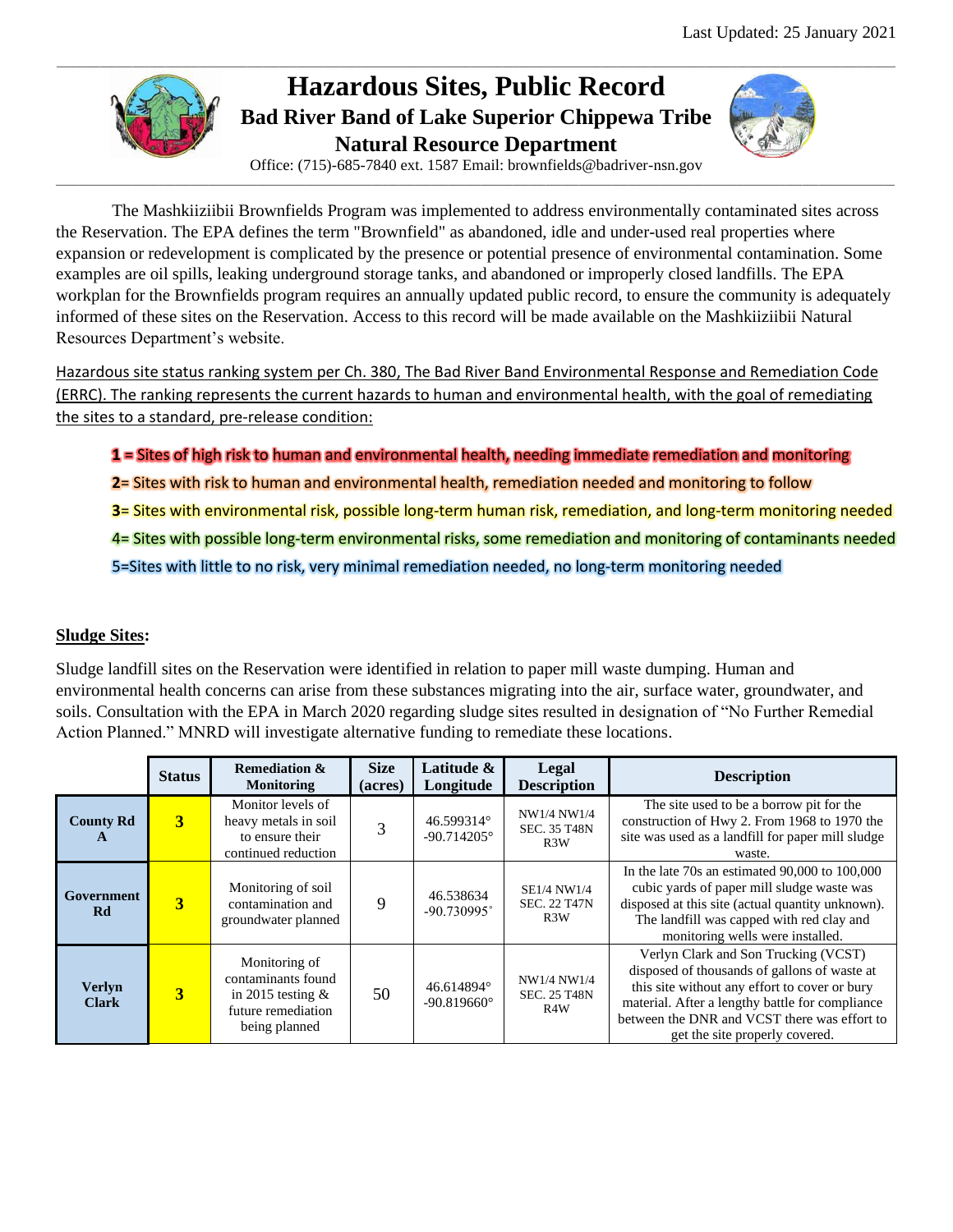### **Spill Sites:**

When a spill occurs, there is potential for contaminants to migrate to ground and/or surface water. This can have many harmful effects on human and environmental health. Petroleum products, as vapors or in groundwater, are causes of concern to both human and environmental health.

- A previous contamination event, the Kivi Bros. Trucking, Inc. diesel fuel spill site, is now listed as "No Further Remedial Action Planned." This site was cleaned of the contaminants, and then tested for any residual hazardous substances. The tests results met the Tribe's cleanup standards, and a certificate of closure was issued.

|                                        | <b>Status</b>  | <b>Remediation &amp;</b><br><b>Monitoring</b>                                                                                                                             | <b>Size</b><br>(acres) | Latitude &<br>Longitude   | Township,<br>range,<br>section                   | <b>Description</b>                                                                                                                                                                                                                                                                                                        |
|----------------------------------------|----------------|---------------------------------------------------------------------------------------------------------------------------------------------------------------------------|------------------------|---------------------------|--------------------------------------------------|---------------------------------------------------------------------------------------------------------------------------------------------------------------------------------------------------------------------------------------------------------------------------------------------------------------------------|
| Enbridge<br><b>Helicopter</b><br>Crash | $\overline{4}$ | Monitoring<br>occurred Summer<br>$2020$ ; results as of<br>October 2020 show<br>no exceedances of<br>hazardous materials<br>remain in soil.<br>Monitoring to<br>continue. |                        | 46.531488<br>$-90.603182$ | <b>NE1/4 NW1/4</b><br><b>SEC. 27 T47N</b><br>R2W | On October 29 <sup>th</sup> , 2018 an Enbridge helicopter<br>conducting an inspection on the Line 5<br>pipeline crashed releasing jet fuel, engine oil,<br>and hydraulic fluid to the surrounding wetland<br>ecosystem. Bioremediation was selected as a<br>method of cleanup to reduce the impact to<br>water resources. |

## **Underground Storage Tanks (UST's):**

UST's are typically used to store petroleum or other hazardous substances; on the Reservation, identified sites have primarily been in relation to gas station fuel storage. When the tanks are in poor condition or are abandoned, they have the potential to rupture and need to be removed. A ruptured or leaking UST can contaminate ground/surface water and soils which may impact human and environmental health.

|                                     | <b>Status</b> | <b>Remediation</b><br>& Monitoring                                   | <b>Street</b><br><b>Address</b>         | <b>Description</b>                                                                                                                                                                                                                                                                                                                           |
|-------------------------------------|---------------|----------------------------------------------------------------------|-----------------------------------------|----------------------------------------------------------------------------------------------------------------------------------------------------------------------------------------------------------------------------------------------------------------------------------------------------------------------------------------------|
| Firehall                            |               | Inspection of site<br>for indication of<br>residual<br>contamination | 53923<br>Birch St.<br>Odanah.<br>WI     | On March 11th, 2016 an unknown vehicle drove over the firehall lawn causing an<br>underground storage tank to rupture and release fuel oil to the area.<br>Approximately 700 gallons of impacted meltwater was pumped out,<br>contaminated soil was excavated, and ruptured UST was removed.                                                 |
| <b>J&amp;S Quick</b><br><b>Mart</b> |               | Monitoring of<br>contaminant<br>movement<br>occurring                | 72787 US<br>Hwy $2$ ,<br>Odanah,<br>WI  | This site discontinued the use of UST's in 1998. However, the UST's weren't<br>properly closed and were leaking fuel. In 2016 a site assessment was done to<br>confirm leaking UST's. The tanks and product lines were removed from the site<br>in November of 2018. Residual contamination exists and additional monitoring is<br>underway. |
| <b>Maday Gas</b><br><b>Station</b>  |               | Inspection of site<br>for indication of<br>residual<br>contamination | Old US<br>Hwy $2 &$<br>Old<br>Odanah Rd | The site was originally a gas station, store, and residence. The UST was active<br>from 2002-2008 but was closed due to leaking of leaded and unleaded gasoline.<br>Site was properly closed but Residual Contaminant Levels (RCL's) do persist.                                                                                             |

*Please contact the Bad River Brownfield Specialist with questions, comments, or knowledge of potential brownfield sites on the Reservation.* 

#### **Andrew J. Spychalla**

Brownfield Specialist Bad River Band of Lake Superior Tribe of Chippewa Indians Office: (715)-685-7840 ext. 1587, Cell: (715)-685-4440 [brownfields@badriver-nsn.gov](mailto:Air1@badriver-nsn.gov)